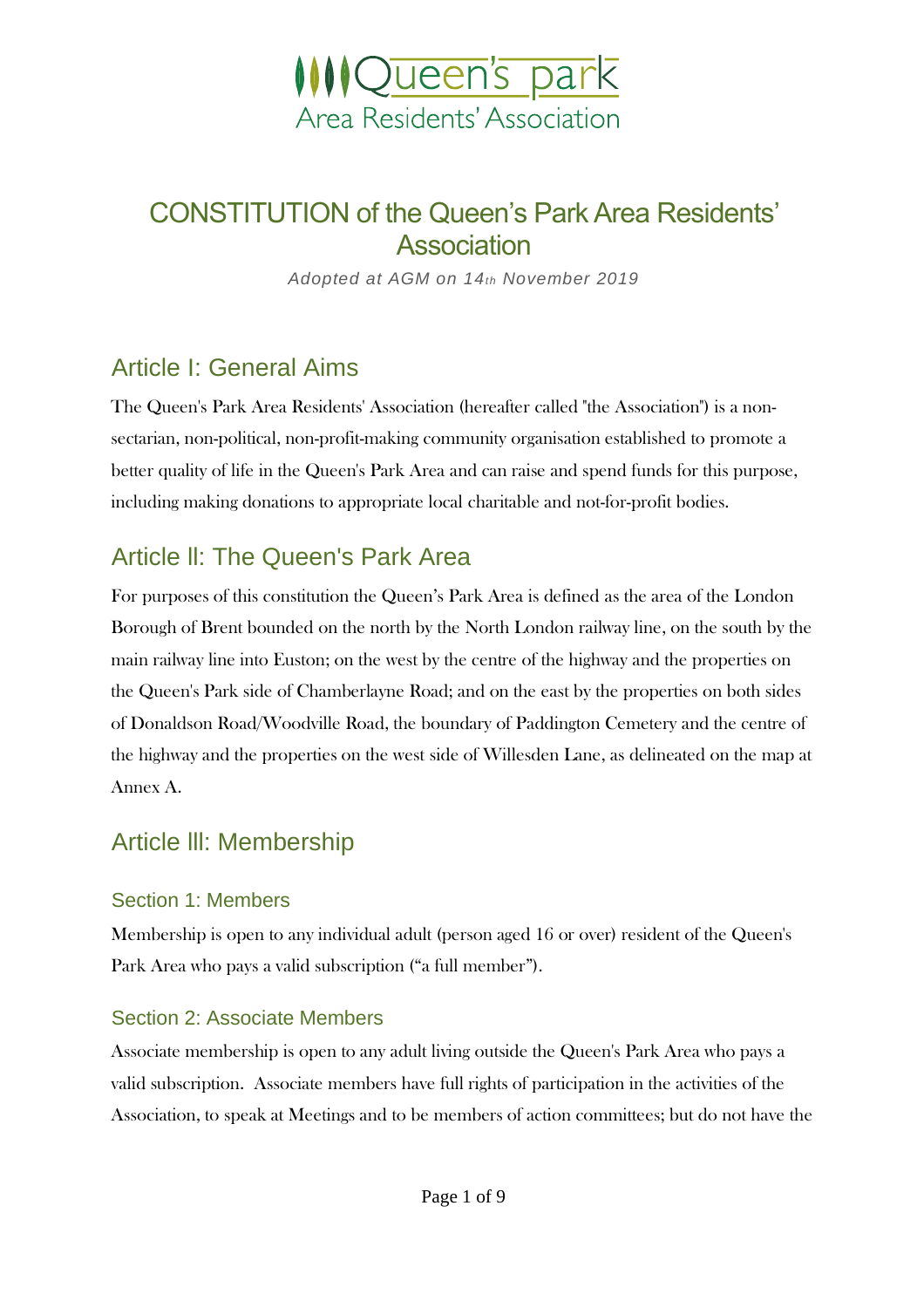

right to vote at meetings, nor to hold office in the Association unless co-opted under Article lV, Section 2 (e) or Section 5 (a).

#### Section 3: Affiliated Organisations

Other local organisations, whether of a temporary or permanent nature, who have activities or objectives which are relevant to those of the Association may be given affiliated status and take part in meetings through a nominated representative or alternate without the right to vote or hold office. The Association will not be liable for any debts or other obligations incurred by an affiliated organisation.

#### Section 4: Members' Authority

No member, associate member or affiliated organisation shall make use of the Association's name or property unless authorized by a duly constituted Meeting or in an emergency by two officers who must report back to the next Monthly Meeting.

## Article lV: Organisation

#### Section 1: Annual General Meeting

- a) The Annual General Meeting (AGM) governs the structure of the Association. The quorum for the AGM will consist of not less than 30 members. It will meet during each year to conduct the following business:
- b) To elect a member to fulfil each of the roles of Chair, Vice-Chair, Secretary, Treasurer and Membership Secretary; members to sign cheques and other financial instruments in accordance with the Association's approved financial memorandum, three members, (including the Chair, ex-officio), to sit as Association representatives on the City of London's Queen's Park Joint Consultative Group, a member to liaise with the Metropolitan Police, a member to liaise with the Planning Department of the London Borough of Brent; a member as Newsletter Editor and a member as Website Manager. All the officers, representatives and liaison members above are unpaid voluntary roles, but can be reimbursed by the Association for any reasonable expenses incurred in carrying out their roles. However, the AGM has discretion to provide that for a specified period a person who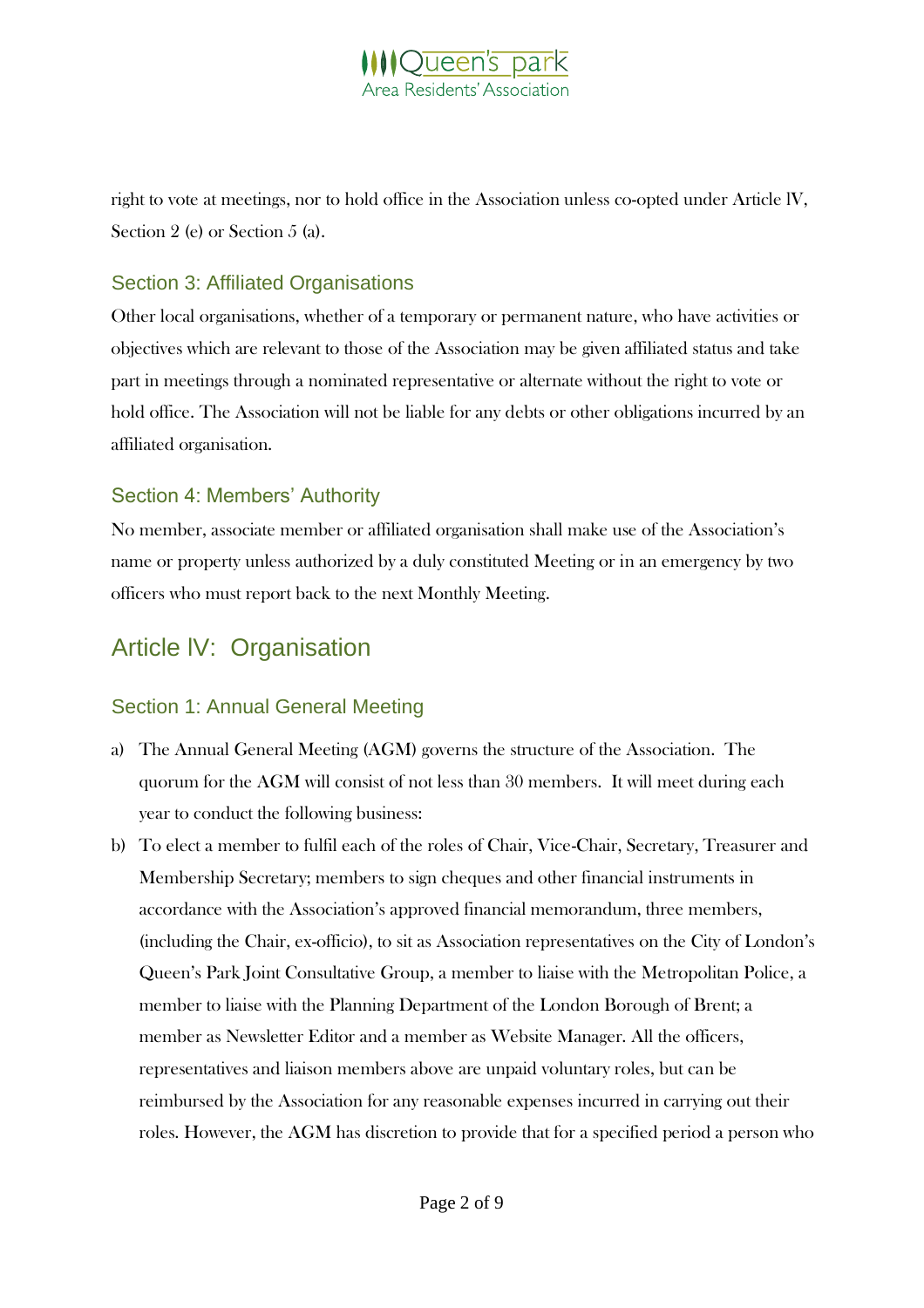

is not necessarily a member may be appointed as Secretary, Minutes Secretary or Coordinator and be paid an appropriate fee. If this occurs the Chair and Treasurer will have delegated authority to recruit the person concerned and agree the fee. Those elected may serve until the next AGM. The Chair, Vice-Chair and representatives to the Joint Consultative Group will not be eligible to serve for more than three consecutive terms as such, unless a special resolution giving the reason is passed.

- c) To elect Street Representatives who must be:
	- i. Members of the Association
	- ii. Resident in the Street in which they will serve at the time of their election and during their term of office, unless there is no one willing to serve a particular Street when residents from other Streets may be nominated.
	- iii. Elected by a simple majority of votes cast by full members at the AGM.
- d) To receive reports from the Chair, Treasurer, Membership Secretary and any Action Group or others as decided by the Chair.
- e) To confirm or otherwise the titles, functions and membership of the Action Groups.
- f) To approve applications from organisations seeking affiliation under Article III.3.
- g) To amend (if required) the Constitution by a two-thirds majority of those members present and voting, providing the provisions of Article Vl, Section 2, have been met.
- h) To agree the annual accounts of the Association prepared by the Treasurer and checked by an independent examiner.
- i) To appoint an independent examiner for the forthcoming year.
- j) To set the amount of the annual and life membership subscriptions.
- k) To approve a financial memorandum prepared by the Treasurer covering inter alia delegated expenditure or indicative budgets for major events or items, a minimum number of approved members to sign cheques or other bank authorisations, arrangements for sponsorship of Association activities and arrangements to approve donations to local charitable or not-for-profit bodies out of any annual surpluses declared.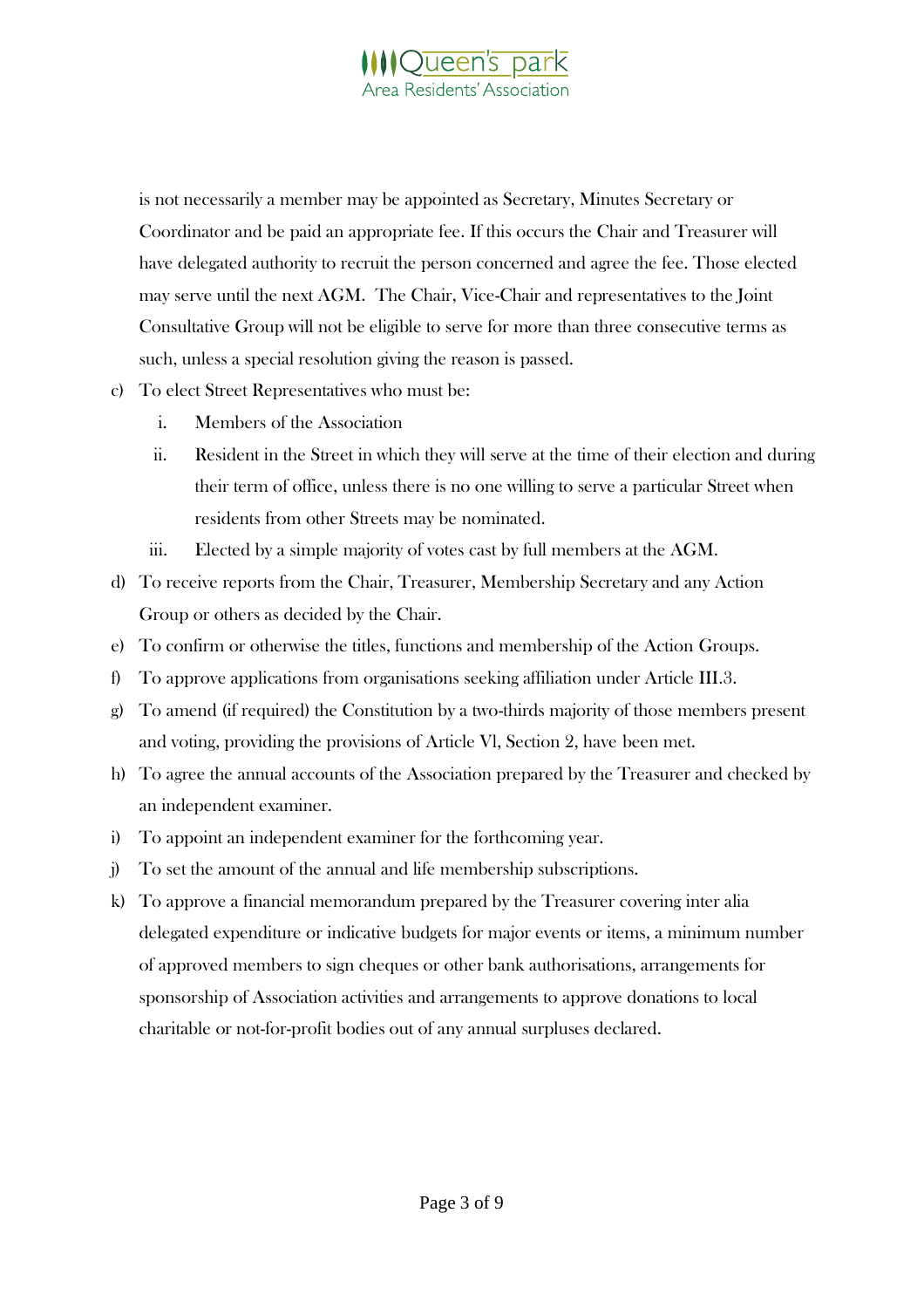## **IOueen's park** ea Residents' Association

#### Section 2: Monthly Meetings

- a) The activities of the Association shall be coordinated at Monthly Meetings where all full members are entitled to vote.
- b) As detailed an agenda as possible will be sent to all members not fewer than three days before the meeting.
- c) The Monthly Meeting will generally occur every month with the exception of August, on the dates and at the locations agreed at the AGM or at a prior Monthly Meeting.
- d) Where an item is considered by the officers to affect the whole membership, all members will be sent details and their views sought. Alternatively, this procedure will be followed if a written request is sent to the Secretary (if any) and Chair signed by at least 15 full members.
- e) The Monthly Meeting may co-opt members to fill any officer vacancies which remain after the AGM.
- f) The Monthly Meeting quorum will be 20. If there is no quorum the meeting may proceed if a majority of members present agree but all decisions are subject to ratification by the next quorate Monthly Meeting.
- g) The Monthly Meeting may set up Action Groups for special purposes and may affiliate to and support organisations or groups whose aims and methods are consistent with those of the Association, but any such arrangements will require subsequent confirmation from the AGM.

### Section 3: Special General Meetings

- a) Special General Meetings may be called by a simple majority of those present and voting at a quorate Monthly Meeting, or in response to a request for such a meeting signed by not fewer than 15 full members.
- b) Notice for a Special General Meeting must be sent to the membership not less than seven days before the date set for the meeting and will state the purpose for that meeting.
- c) A Special General Meeting will be chaired by the Chair or Vice-Chair elected at the last AGM.
- d) The quorum for a Special General Meeting will be 30 members.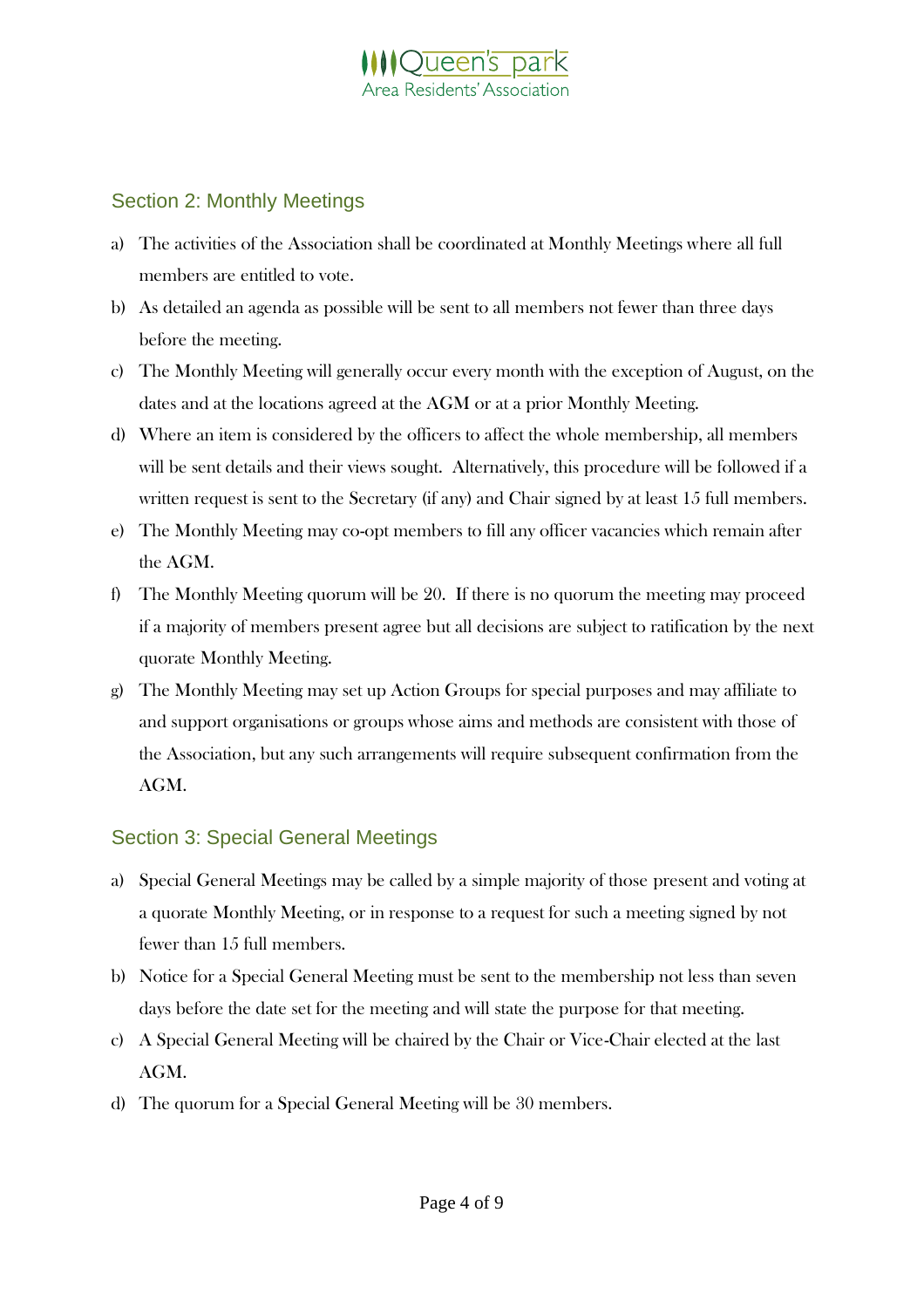### **IQueen's park** rea Residents' Association

- e) Decisions may be made by a simple majority of full members voting at a Special General Meeting.
- f) A Special General Meeting may consider and adopt changes to this constitution provided that the requirements of Article VI.2 are met.

### Section 4: Duties of Officers, Liaison Members and Street Representatives

- a) The Chair or Vice-Chair shall preside at all meetings of the Association. If the Chair gives notice of absence or is absent for 10 minutes following the time scheduled for the start of any meeting, the Vice-Chair shall preside (and if both are absent, the meeting shall elect a temporary Chair). Together with other officers and liaison members, the Chair and Vice-Chair will generally represent the Association in its relations with the London Borough of Brent, Corporation of the City of London, and other bodies. They will have the right to attend and see papers from any duly constituted Action Group of the Association at their discretion. The Chair with appropriate assistance will seek to maintain and pass to her or his successor paper or electronic records of meeting minutes, accounts, newsletters or other publications of significance and may with the agreement of the Association transfer these to the Archives of the London Borough of Brent provided a list of what is transferred is kept by the Association.
- b) The Secretary or other designated officer under Article IV.1.b shall maintain proper records and reports of all meetings of the Association and its committees; arrange for advance notice of Association meetings to be supplied to all members, e.g. via newsletter, emails or street representatives (except Special General Meetings which require 7 days specific notice and dissolution which requires 21 days' notice). Notices of the meetings of the Association and its committees shall give an outline agenda of the business to be transacted, normally accompanied by minutes of previous meetings and other relevant papers. Full agendas should be available at actual meetings.
- c) The Treasurer will expend the funds of the Association as directed by the Monthly Meetings, keeping appropriate records of all income and expenditures. The Treasurer shall maintain proper financial records of the Association, a Bank Account as authorised by the AGM of the Association, ensure (together with the Membership Secretary) the maintenance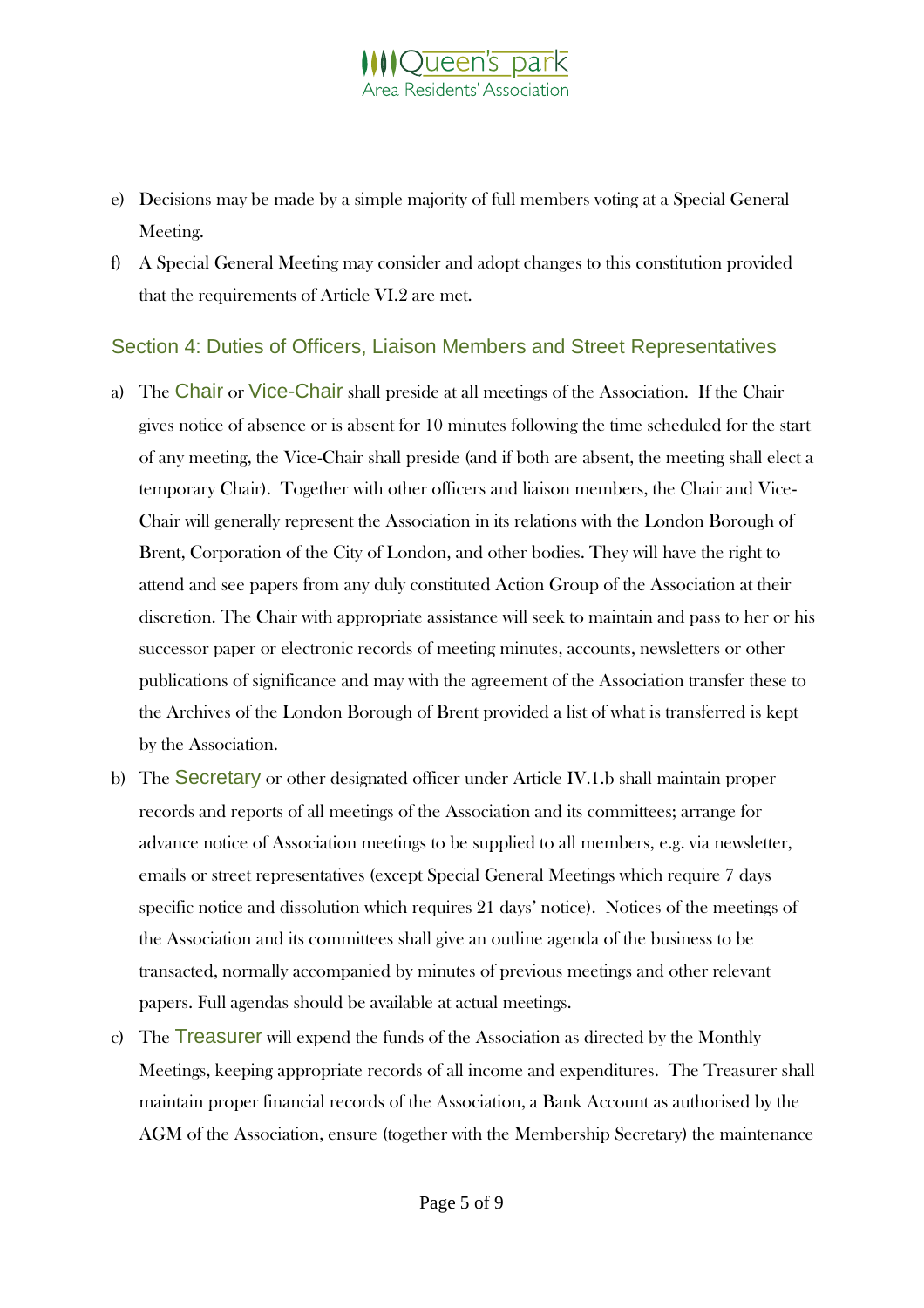

of an up-to-date register of paid-up members, oversee the financial management and reports to the Association of accounts of Action Groups acting on behalf of the Association, report in writing on proposed donations to local community bodies which a Monthly Meeting may authorise, and submit annual accounts to the AGM of the Association. The Treasurer will prepare and submit to the AGM for approval a memorandum as provided by Article IV.1.k. The Treasurer will also maintain appropriate insurance cover for the Association.

- d) The Newsletter Editor shall produce a newsletter providing information about the Association and its activities and area for the benefit of the Association, local community and area, at a frequency and timings agreed at the Monthly Meetings.
- e) The Website Manager shall manage and develop the Association's website providing information about the Association and its activities and area for the benefit of the local community.
- f) The Membership Secretary shall maintain an up-to-date record of members of the Association and their interests relevant to the Association's objectives and increase membership as widely representative of the Queen's Park community as possible. S/he should ascertain that each new member receives a copy of the Constitution and a membership card on payment of a subscription, annual, by standing order, or as a life membership. The Membership Secretary should ensure that applications for membership and membership lists are held in compliance with the Association's best understanding of the General Data Protection Regulations (GDPR).
- g) The Street Representatives shall act as a channel of information, communication, and help on local concerns for their members and local area and work with the Membership Secretary to recruit new members.

#### Section 5: Action Groups

- a) Action Groups are normally set up by the AGM but can be set up by the Monthly Meeting and can include full members, Associate members and non-members in their ranks.
- b) Any decision or action by an Action Group which may commit the Association to any expenditure or liability is to be agreed beforehand by a quorate Monthly Meeting or if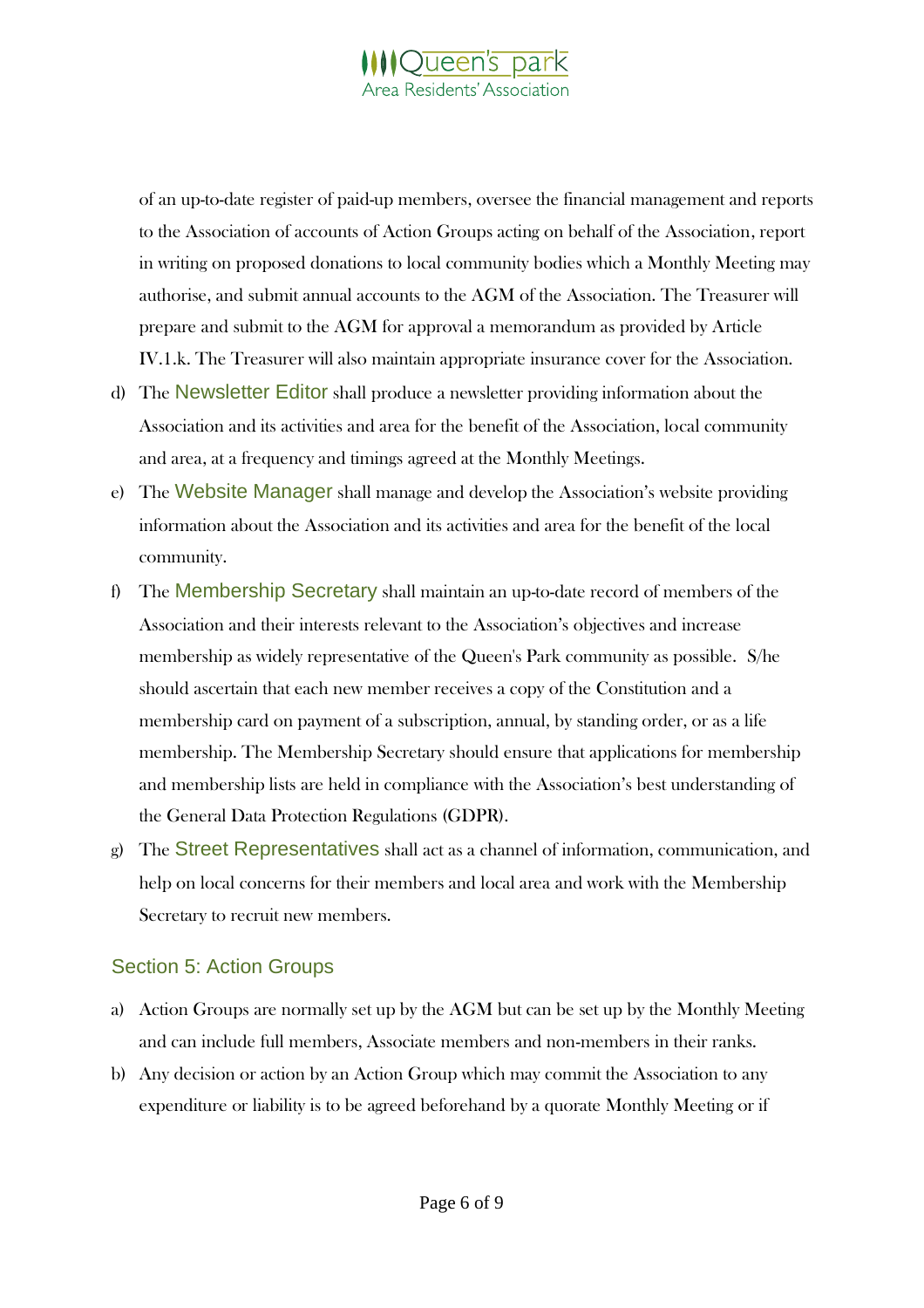exceptionally urgent by two officers (one of whom must be the Treasurer) who report back to the next Monthly Meeting.

- c) Action Groups shall keep the Monthly Meeting informed of their activities and shall report their progress as required by the Monthly Meeting.
- d) Affiliated organisations shall nominate a representative or alternate who will be entitled to attend the Monthly Meeting and AGM, who may be required to report on progress.
- e) The Association may at its discretion withdraw recognition of an affiliated organisation whose aims or practices become contrary to or in conflict with those of the Association.

#### Section 6: Finance

- a) The financial year of the Association shall run from 1st October to 30th September.
- b) For the Financial Memorandum see Article IV.1.k above.

## Article V: Conduct

#### Section 1: Interests.

Anyone speaking in a meeting who has a pecuniary or similar interest in a matter under consideration should declare the interest before speaking about it and should not vote.

### Section 2: Disrepute

Any member, associate or visitor acting in a way which is disruptive of business in a meeting may be asked to leave by the Chair and must leave at once. If in a meeting or outside a member or associate acts in a way that is viewed as undermining the objects of the Association or an adopted policy or brings it into disrepute he or she may be expelled from membership by a vote of a Monthly Meeting after a case has been put against them and they have had the opportunity to defend themselves. The same provision applies to an affiliated organization. Office holders may be suspended or have their term of office of office terminated forthwith subject to a right of appeal in writing or at a Monthly Meeting. A Monthly Meeting may appoint a panel of 5 members to hear representations in such cases and make recommendations to a monthly meeting.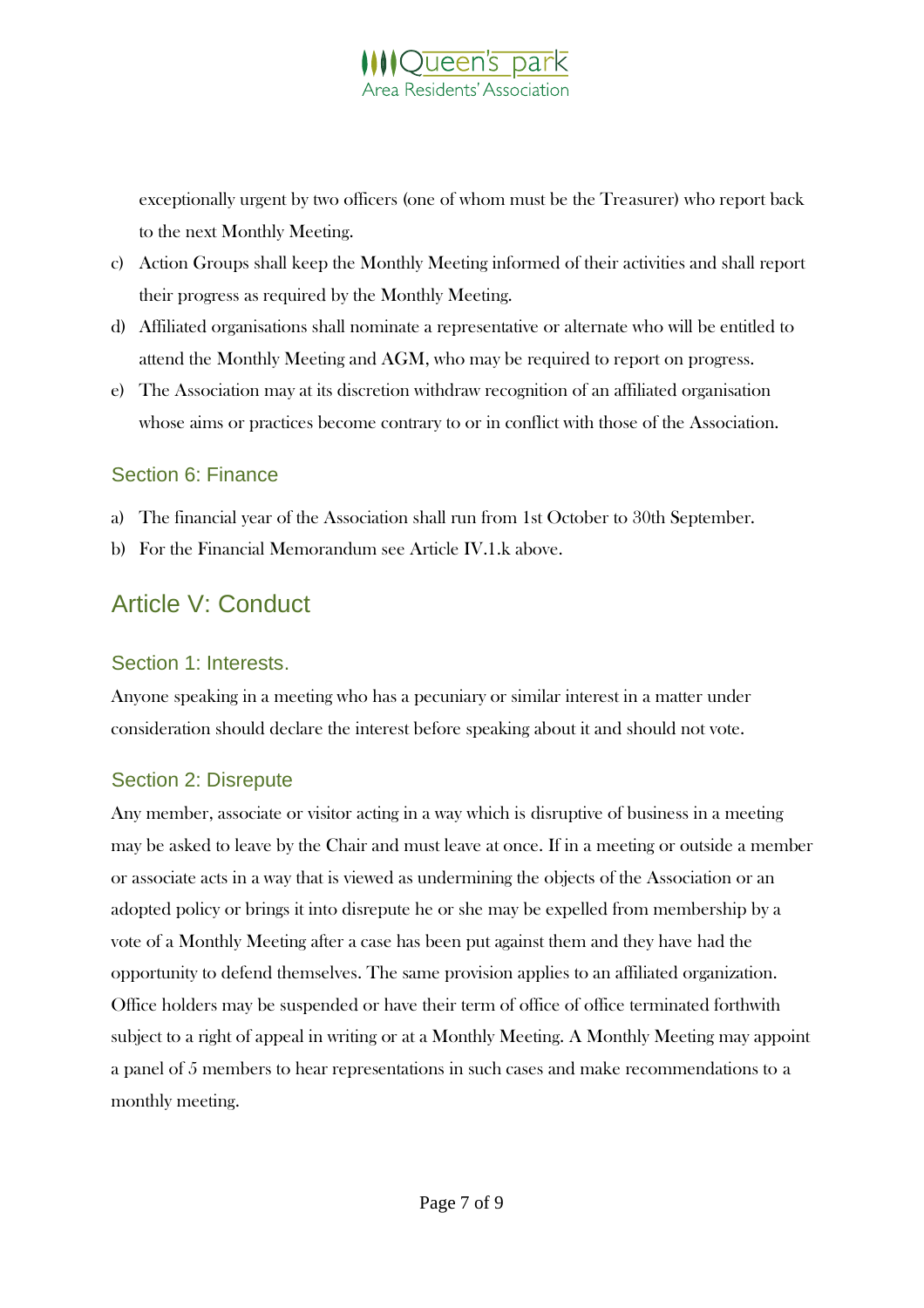## **IQueen's park** rea Residents' Association

## Article VI: Constitution

### Section 1: Adoption of this Constitution

This amended Constitution came into effect upon its acceptance by a two-thirds majority of members of the Association present and voting at the AGM in November 2019

### Section 2: Amendments to the Constitution

The Constitution may be amended by a two-thirds majority of those members present and voting at an AGM or SGM, providing that the substance of such proposed amendments has been submitted in writing to the Monthly Meeting in the month prior to the amendments being considered or earlier.

## Article VII: Dissolution

If the Monthly Meeting by a simple majority decide at any time that it is necessary to dissolve the Association, it shall call a Special General Meeting of all members giving them at least 21 days' notice and stating the terms of the resolution to be proposed at that meeting. If such a decision shall be confirmed by a two-thirds majority of those present and voting, the Special General Meeting shall then have the power to dispose of any assets held by or in the name of the Association. Any assets remaining after the satisfaction of any proper debts and liabilities shall be given to one or more charities or similar not-for-profit bodies that will benefit the local community as the meeting may decide.

End

14 November 2019